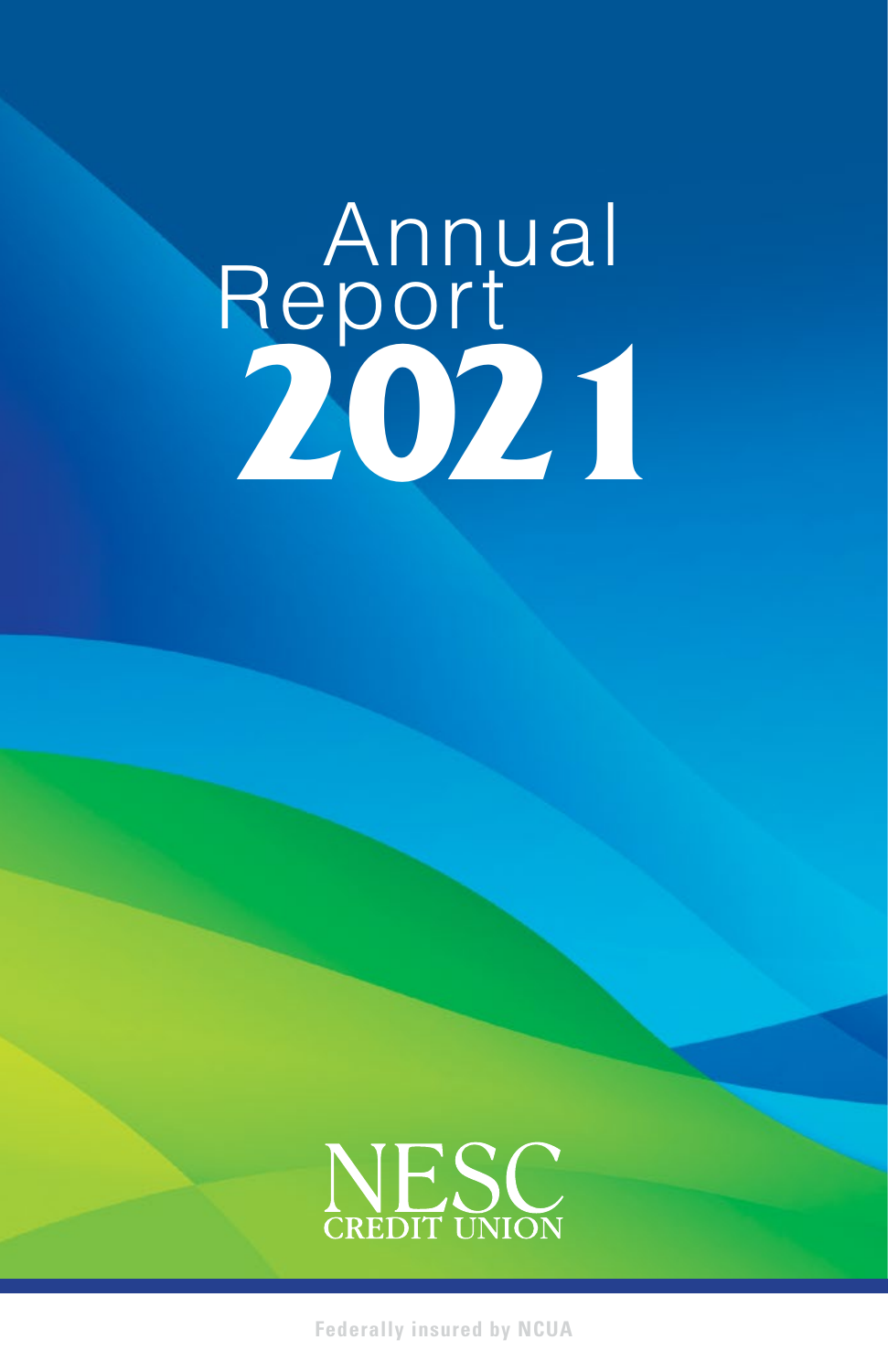# Message from the Chairperson & CEO

NESC Federal Credit Union (NESC) is entering its 64th year serving our growing membership within the local Merrimack Valley and beyond.

In 2021, we had our second unique year due to the pandemic. The credit union's assets grew by close to 9% and we continued to see strong earnings which allowed NESC to remain well capitalized.

While our financials will be detailed in the treasurer's report, we would like to point out that deposits increased by over \$9.2 million and loans increased by \$2.4 million. In addition to the growth, our loan delinquency and losses were well below our credit union peer group.

At the Credit Union, we continue to strive to improve our products for members, while at the same time increasing efficiencies for our staff to better serve you. In 2021, here are just a few of the things we did to help our staff and membership:

- We updated Online Banking and Mobile App to include free instant transfer using Zelle. This increased our ability to provide our membership with a way to transfer funds instantly 24 hours a day and 7 days a week.
- We also introduced features to help communicate with members via online chat using the mobile app and online banking.
- We purchased the building which houses the Methuen branch and corporate offices solidifying our roots in the community.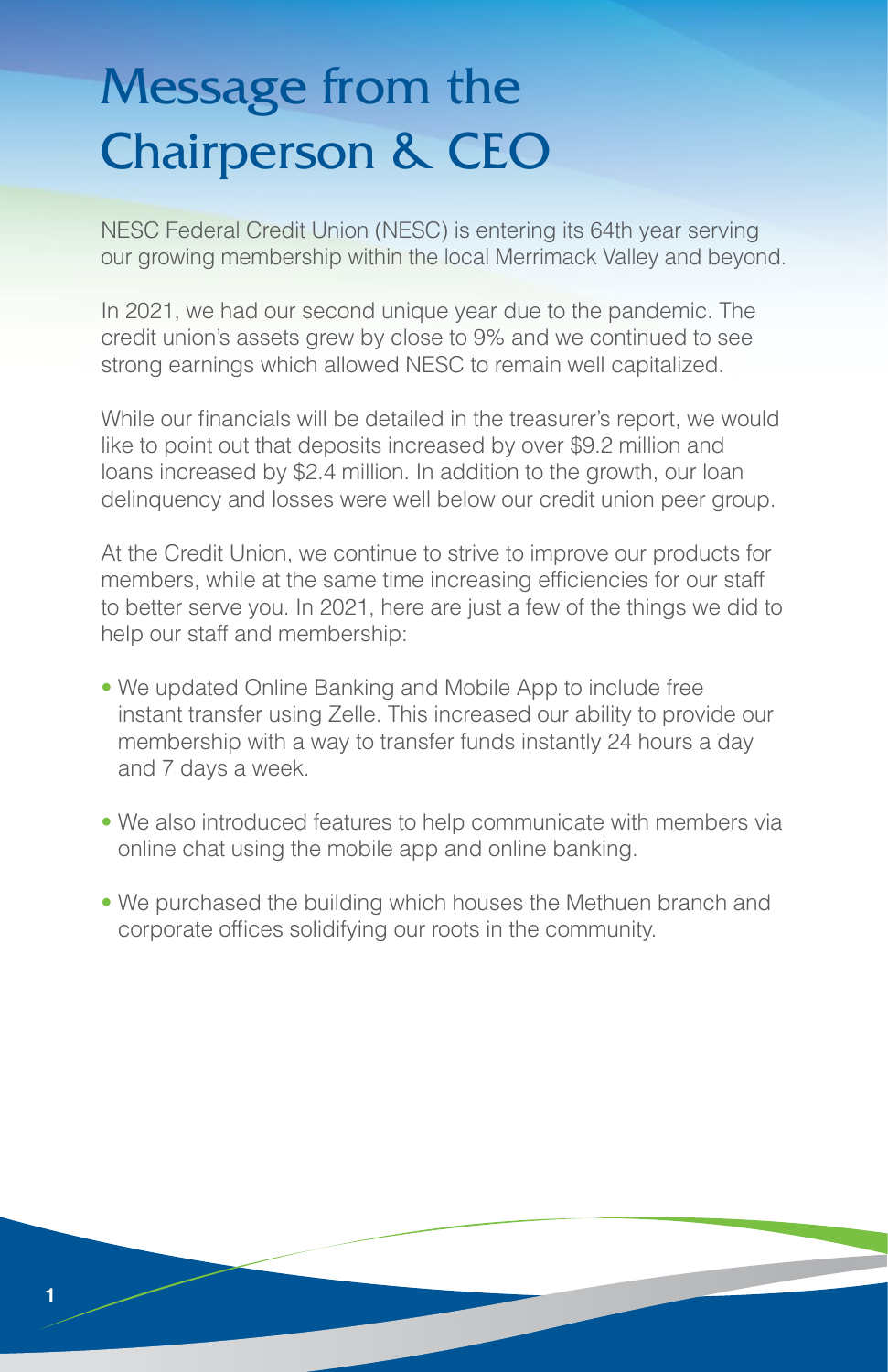At the community level, we strive to give back to our members in a multitude of ways:

- We granted four \$1,000 college scholarships in 2021 and plan to continue our commitment this year.
- We sponsored various community events that range from the St Anne's Giving Tree to the Methuen Festival of Trees to the Michael B. Christensen Memorial Golf Tournament.

As we turn the page on 2021, we want to thank both the staff and all the volunteers that represent you, especially our Board of Directors for their hard work and dedication to the credit union.

In closing, the Board of Directors and the staff at NESC thank you, our membership, for your continued support of the Credit Union. It's an honor for all of us to be a part of the team that is here to serve you.

Chairperson CEO

**Elaine Sullivan Johnathan Hildreth**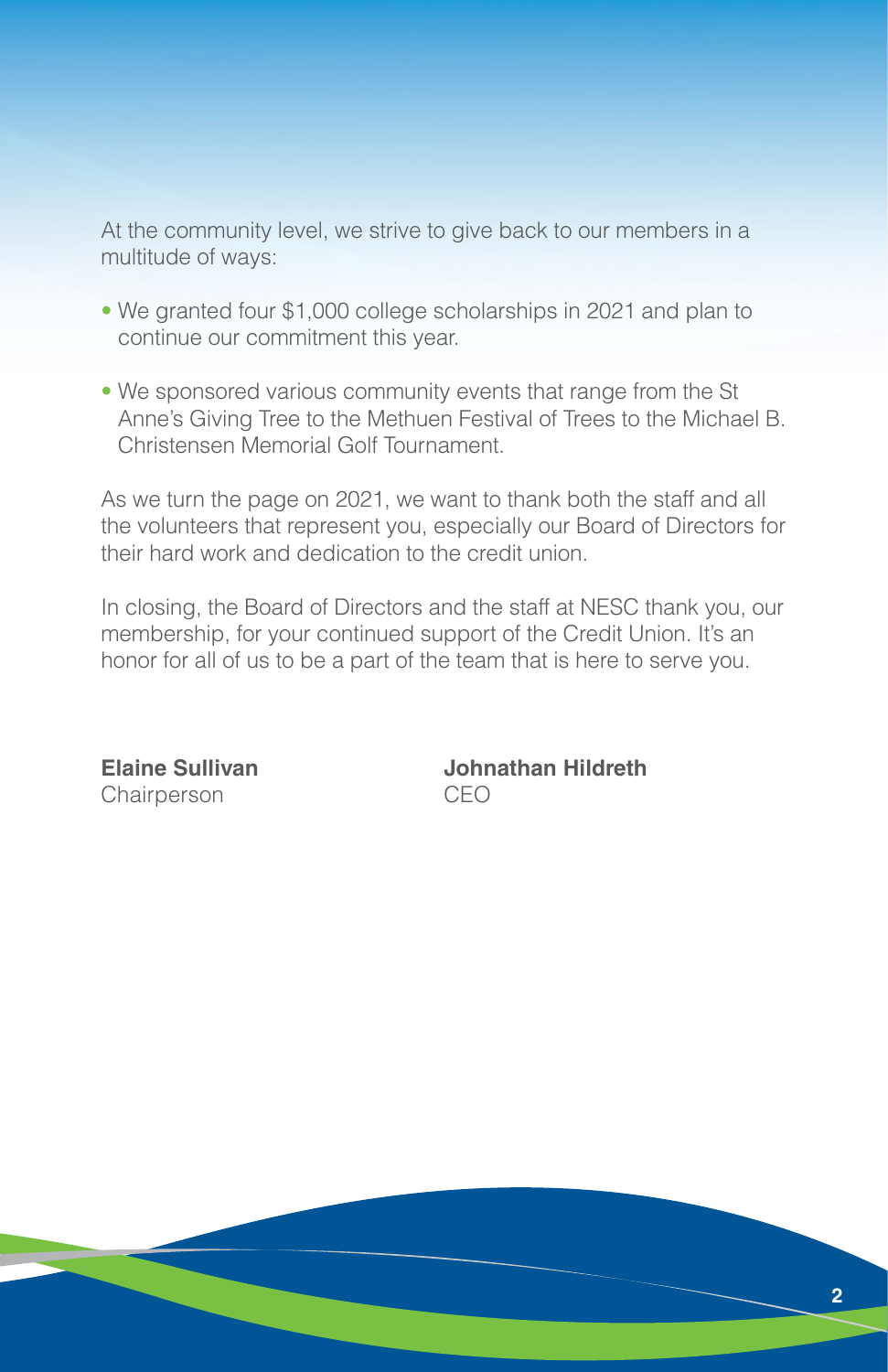# Treasurer's Report

We continue a strong trend of growth and stability at NESC Federal Credit Union. We made significant financial gains as an institution and saw substantial growth in the areas of total assets, loans, and core deposits.

Total assets for 2021 were \$122.4 million, an increase of 8.60% from 2020 due to strong deposit growth within NESC. We saw an increase in lending opportunities and saw the portfolio grow from a balance of \$79.8 million to \$82.2 million in 2020. On the core deposit side of the balance sheet, we saw strong growth of \$10.8 million to \$101 million in the past year, an increase of 11.8% over the previous year.

On the income statement, we had another solid year with net income of \$466,656 in 2021. This was on par with the \$464,352 that the credit union earned in 2020.

In 2021, our loan delinquency rate ended the year at 0.03% well below our peer's average of 0.49%. Also, the annualized loan charge off ratio was 0.04% was also below the most recent peer group average of 0.06%.

These 2021 figures mark another year of financial success that benefits all members of NESC Federal Credit Union.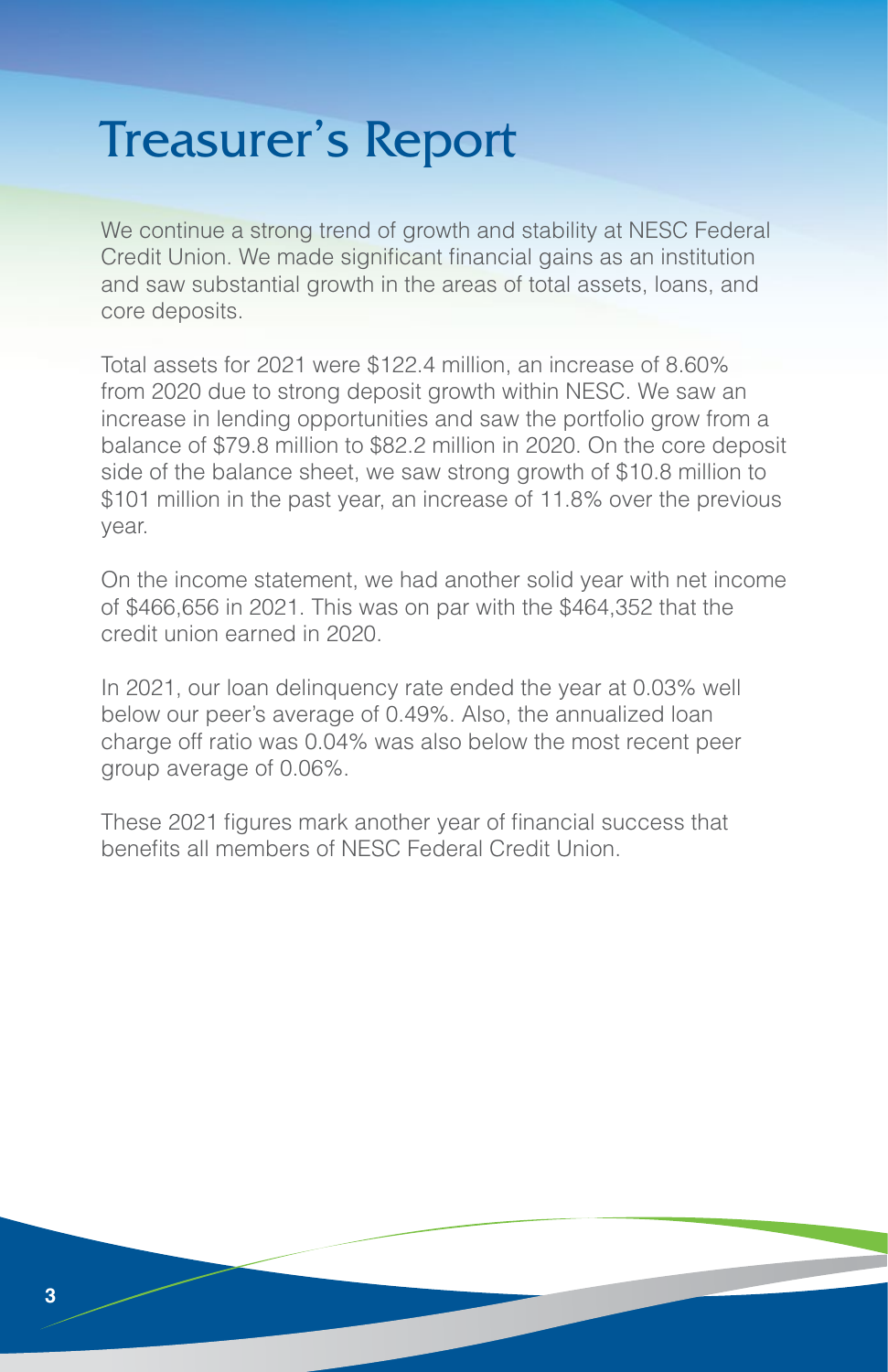# 2021 Financials

## **CONSOLIDATED BALANCE SHEET**

|                                        | 2021            | 2020          |
|----------------------------------------|-----------------|---------------|
| <b>ASSETS</b>                          |                 |               |
| Cash                                   | 1,181,310<br>\$ | \$1,674,914   |
| Investments                            | 35,110,549      | 29,425,935    |
| Loans to members, net                  | 82,175,562      | 79,782,898    |
| All other assets                       | 3,899,347       | 1,794,925     |
| <b>Total Assets</b>                    | \$122,366,768   | \$112,678,672 |
| <b>LIABILITIES AND CAPITAL</b>         |                 |               |
| Shares and savings                     | \$109,813,422   | \$100,607,311 |
| All other liabilities                  | 687,509         | 672,181       |
| Loans payable                          | 2,000,000       | 2,000,000     |
| <b>Regular Reserves</b>                | 2,082,957       | 2,082,957     |
| Undivided earnings                     | 7,782,880       | 7,316,223     |
| <b>Total Liabilities &amp; Capital</b> | \$122,366,768   | \$112,678,672 |

# **CONSOLIDATED STATEMENT OF INCOME**

|                            | 2021         | 2020        |
|----------------------------|--------------|-------------|
| Interest income            | \$3,331,032  | \$3,575,157 |
| Interest expense           | 263,148      | 397,889     |
| Provision expense          | 43,051       | 79,672      |
| <b>Net Interest Income</b> | 3,024,833    | 3,097,596   |
| Non-Interest income        | 1,319,133    | 945.649     |
| Non-Interest expense       | 3,877,310    | 3,578,893   |
| <b>Net Income</b>          | 466,656<br>S | 464,352     |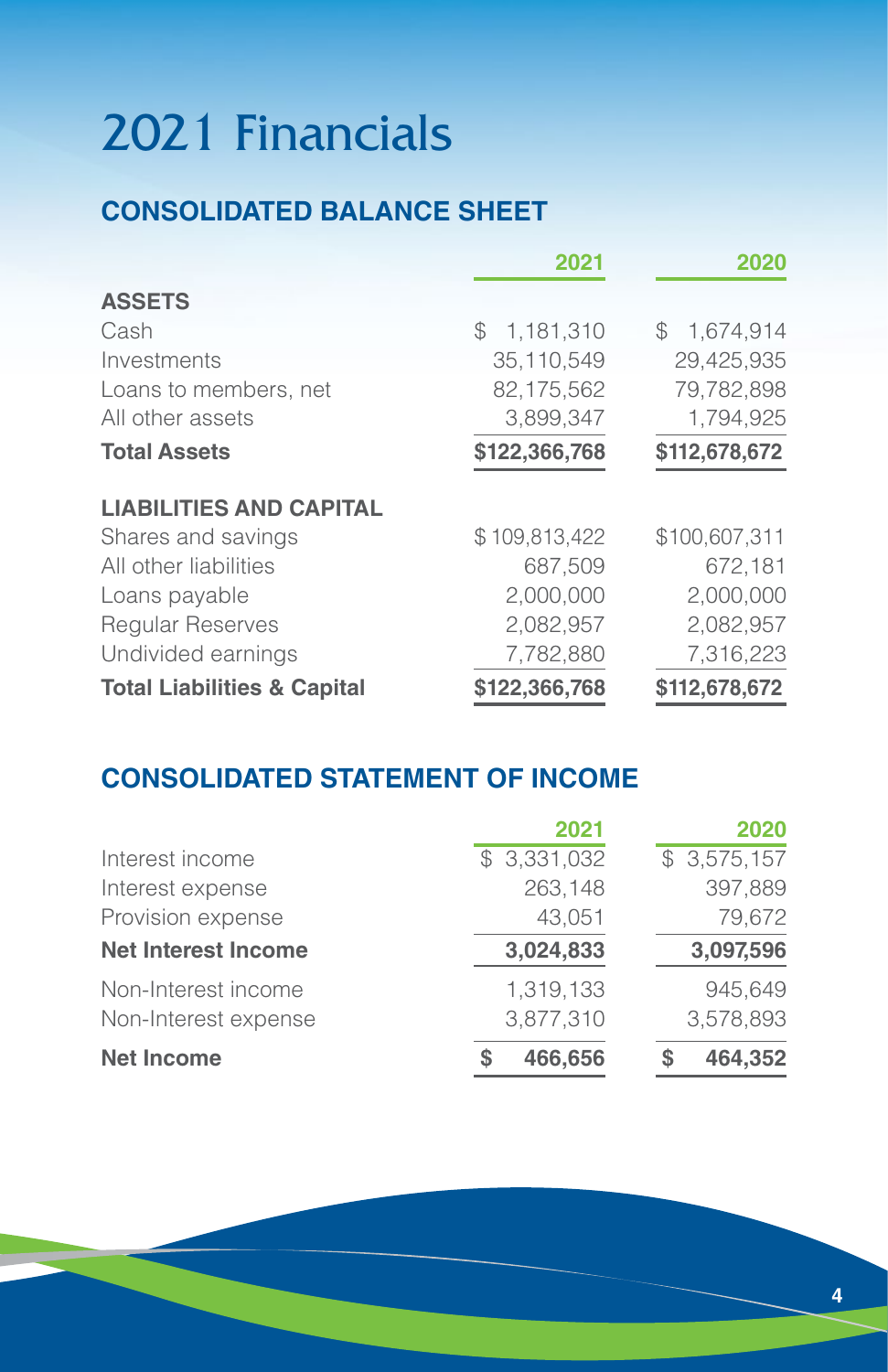# 2021 Financials

## **TOTAL ASSETS**



## **NET LOANS TO MEMBERS**



## **CORE MEMBER DEPOSITS**